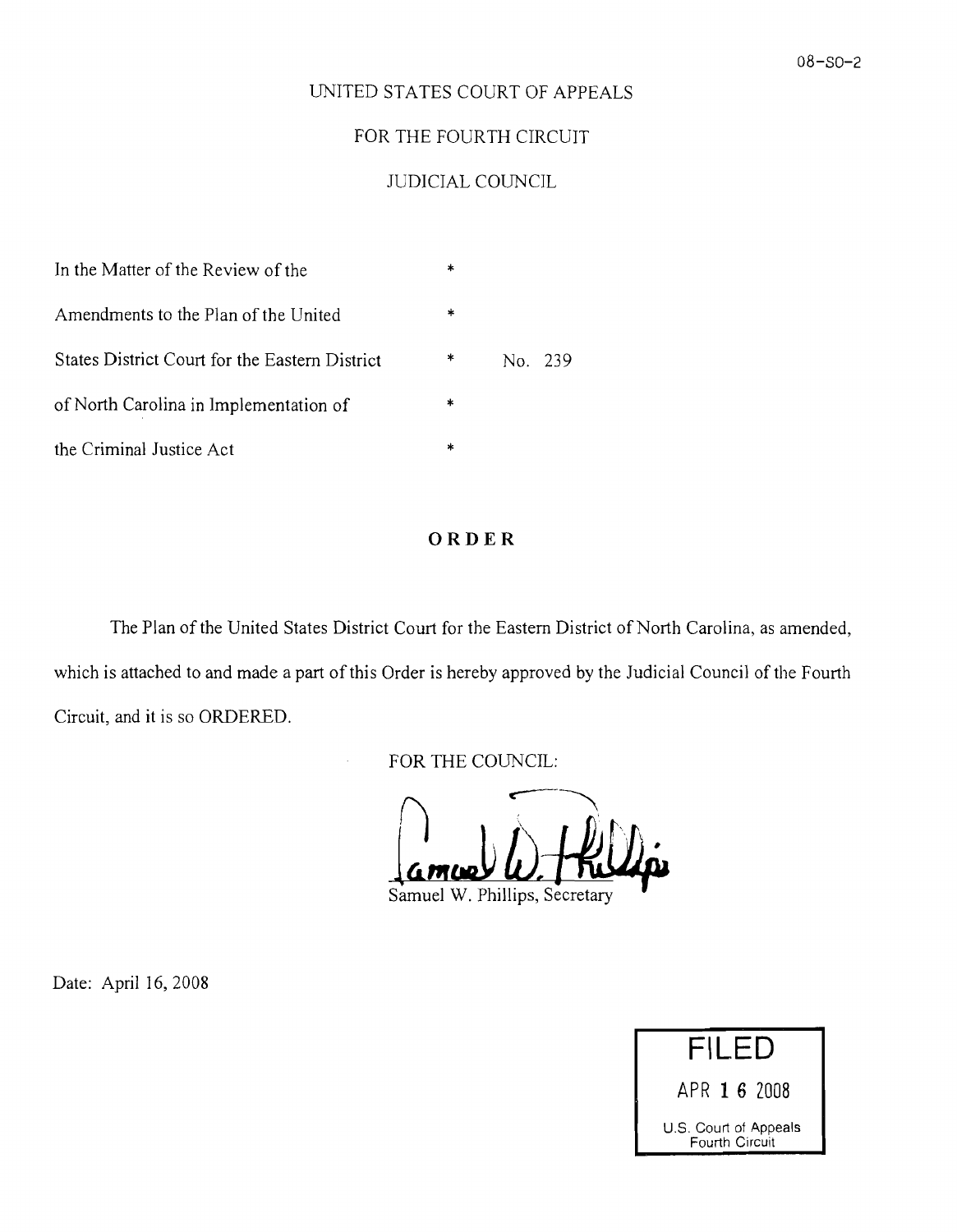# UNITED STATES DISTRICT COURT FOR THE EASTERN DISTRICT OF NORTH CAROLINA CRIMINAL JUSTICE ACT PLAN

*08-S0-2* 

# 1. AUTHORITY

Pursuant to the Criminal Justice Act of 1964, as amended, (CJA), section 3006A of title 18, United States Code, and the *Guidelines for the Administration of the Criminal Justice Act and Related Statutes* (CJA *GUidelines),* Volume VIl, *Guide to Judiciary Policies and Procedures,* the judges of the United States District Court for the Eastern District of North Carolina, adopt this Plan for furnishing representation in federal court for any person financially unable to obtain adequate representation in accordance with the CJA.

# **II. STATEMENT OF POLICY**

# A. Objectives.

I. The objective of this Plan is to provide effective, quality, legal representation to all persons entitled to counsel pursuant to the CJA *Guidelines.* Therefore, this Plan shall be administered so that those accused of a crime, or otherwise eligible for services pursuant to the CJA, will not be deprived, because they are financially unable to pay for adequate representation, or any element of representation necessary to an adequate defense.

2. The further objective of this Plan is to particularize the requirements of the CJA, the Anti-Drug Abuse Act of 1988 (codified in part at section 3599 of title 18, United States Code), and the CJA *Guidelines* in a way that meets the needs of this district.

# B. Compliance.

I. The court, its clerk, the federal public defender organization, and private attorneys appointed under the CJA shall comply with the CJA *Guidelines* approved by the Judicial Conference ofthe United States and/or its Committee on Defender Services and with this Plan.

2. Each private attorney shall be provided by the federal public defender with a then-current copy ofthis Plan upon the attorney's first appointment under the CJA or designation as a member ofthe Panel of Private Attorneys under the Criminal Justice Act (CJA Panel). The FPO shall maintain a current copy of the CJA *Guidelines* for the use of members of the CJA Panel and shall make known to such attorneys its availability.

### 1II. DEFINITIONS

A. "Representation" includes counsel and investigative, expert, and other services.

B. "Appointed attorney" includes private attorneys, the federal public defender and staff attorneys of the federal public defender organization.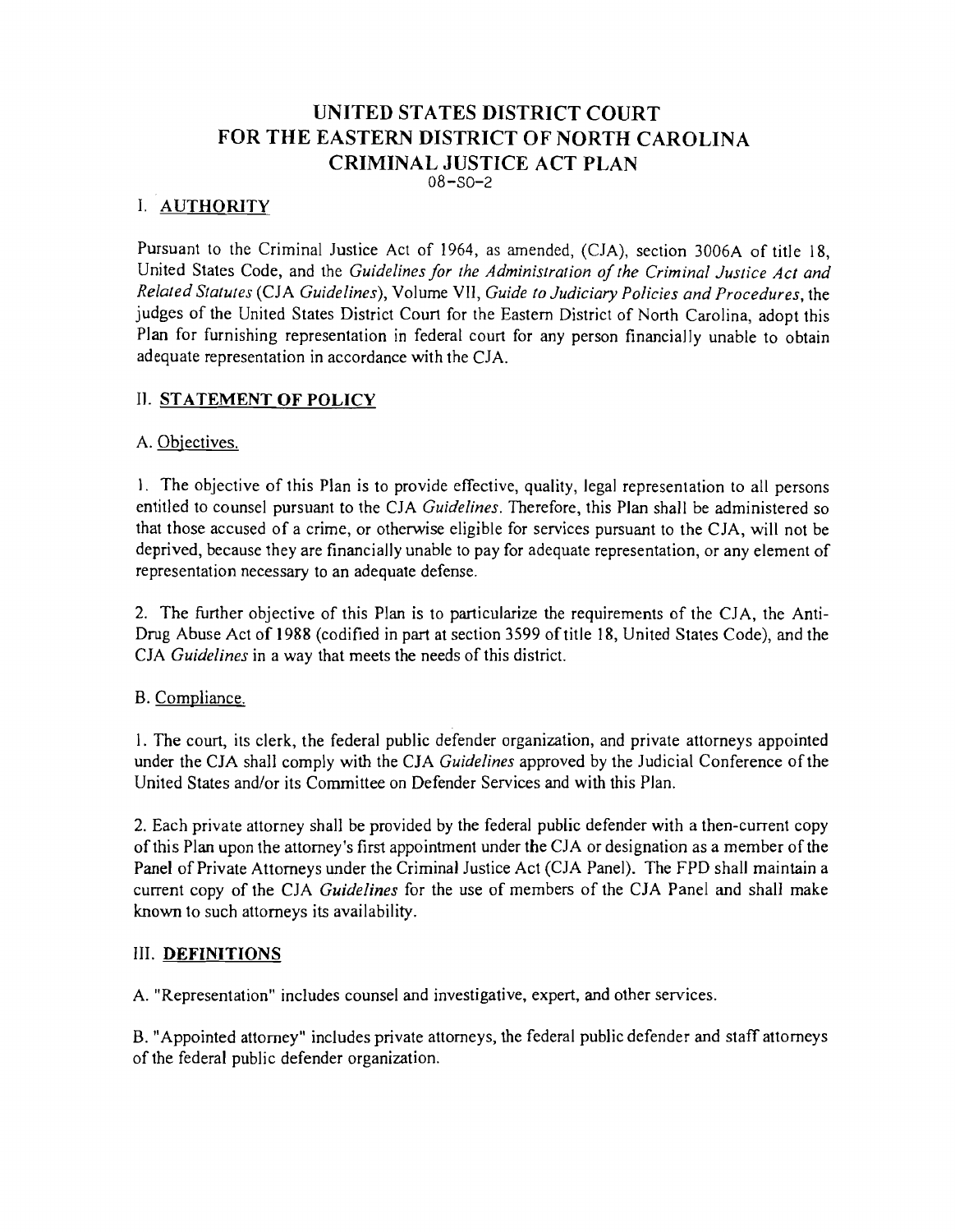# IV. PROVISION OF REPRESENTATION

### A. Circumstance.

1. Mandatory. Representation shall be provided for any financially eligible person who:

a. is charged with a felony or with a Class A misdemeanor;

b. is a juvenile alleged to have committed an act of juvenile delinquency as defined in section 5031 of title 18, United States Code;

c. is charged with a violation of probation, or faces a change of a term or condition of probation (unless the modification sought is favorable to the probationer and the government has not objected to the proposed change);

d. is under arrest, when such representation is required by law;

e. is entitled to appointment of counsel in parole proceedings;

f. is charged with a violation of supervised release or faces modification, reduction, or enlargement of a condition, or extension or revocation of a term of supervised release;

g. is subject to a mental condition hearing under chapter 313 of title 18, United States Code; h. is in custody as a material witness;

i. is seeking to set aside or vacate a death sentence under sections 2254 or 2255 of title 28, United States Code;

j. is entitled to appointment of counsel in verification of consent proceedings pursuant to a transfer of an offender to or from the United States for the execution of a penal sentence under section 4109 of title 18, United States Code;

k. is entitled to appointment of counsel under the Sixth Amendment to the Constitution; or I. faces loss of liberty in a case and federal law requires the appointment of counsel.

Discretionary. Whenever a judge or magistrate judge determines that the interests of justice so require, representation may be provided for any financially eligible person who:

a. is charged with a petty offense (Class B or C misdemeanor, or an infraction) for which a sentence to confinement is authorized;

b. is seeking relief, other than to set aside or vacate a death sentence under sections 2241, 2254, or 2255 of title 28, United States Code;

c. is charged with civil or criminal contempt who faces loss of liberty;

d. has been called as a witness before a grand jury, a court, the Congress, or a federal agency or commission which has the power to compel testimony, and there is reason to believe, either prior to or during testimony, that the witness could be subject to a criminal prosecution, a civil or criminal contempt proceeding, or face loss of liberty;

e. is proposed by the United States attorney for processing under a pretrial diversion program; f. is held for international extradition under chapter 209 of title 18, United States Code.

g. has been informed in writing by the United States Attorney that such person is the target of a grand jury investigation.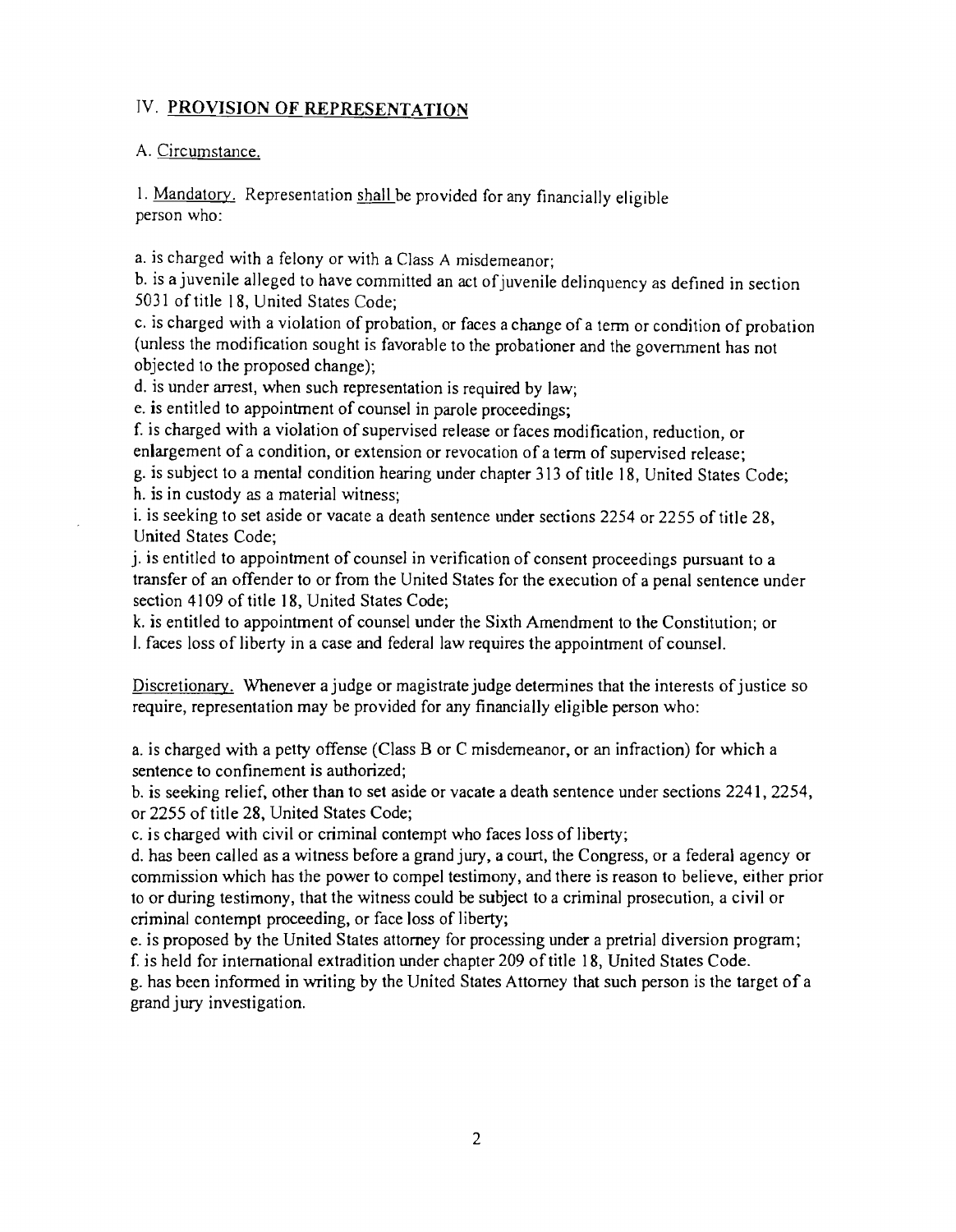Representation may also be furnished for financially eligible persons in ancillary matters appropriate to the proceedings pursuant to subsection (c) of the CJA.

# B. When Counsel Shall Be Provided.

Counsel shall be provided to eligible persons as soon as feasible after they are taken into custody, when they appear before a magistrate judge or judge, when they are formally charged or notified of charges if formal charges are sealed, or when a magistrate judge or judge otherwise considers appointment of counsel appropriate under the CJA, whichever occurs earliest.

### C. Number and Qualifications of Counsel.

1. Number. More than one attorney may be appointed in any case determined by the court to be extremely difficult. In a capital case, the following applies:

a. Federal Capital Prosecutions. Pursuant to 18 U.S.C. § 3005, a person charged with a federal capital offense is entitled to the appointment of two attorneys, at least one of whom shall be learned in the law applicable to capital cases. Pursuant to 18 U.S.C. § 3599(a)(1), if necessary for adequate representation, more than two attorneys may be appointed to represent a defendant in such a case.

b. Habeas Corpus Proceedings. Pursuant to 18 U.S.C. § 3599(a)(2), a financially eligible person seeking to vacate or set aside a death sentence in proceedings under 28 U.S.C. § 2254 or 2255 is entitled to appointment of one or more qualified attorneys. Due to the complex, demanding, and protracted nature of death penalty proceedings, judicial officers should consider appointing at least two counsel.

2. Ouali fications. Qualifications for appointed counsel shall be determined by the court. In capital cases, the following also applies:

a. Appointment of Counsel Prior to Judgment. Pursuant to 18 U.S.C. § 3599(b), at least one of the attorneys appointed must have been admitted to practice in the court in which the case will be prosecuted for not less than five years, and must have had not less than three years experience in the actual trial of felony prosecutions in that court. Pursuant to 18 U.S.C. § 3005, at least one of the attorneys appointed must be knowledgeable in the law applicable to capital cases.

Pursuant to 18 U.S.C. § 3005, in appointing counsel in federal capital prosecutions, the court shall consider the recommendation of the federal public defender.

b. Appointment of Counsel After Judgment. Pursuant to 18 U.S.c. § 3599(c), at least one of the attorneys appointed must have been admitted to practice in the court of appeals for not less than five years, and must have had not less than three years experience in the handling of appeals in felony cases in the court.

c. Attorney Qualification Waiver. Pursuant to  $18$  U.S.C.  $\S$  3599(d), the presiding judicial officer, for good cause, may appoint an attorney who may not qualify under 18 U.S.C. § 3599(b) and (c), but who has the background, knowledge, and experience necessary to represent the defendant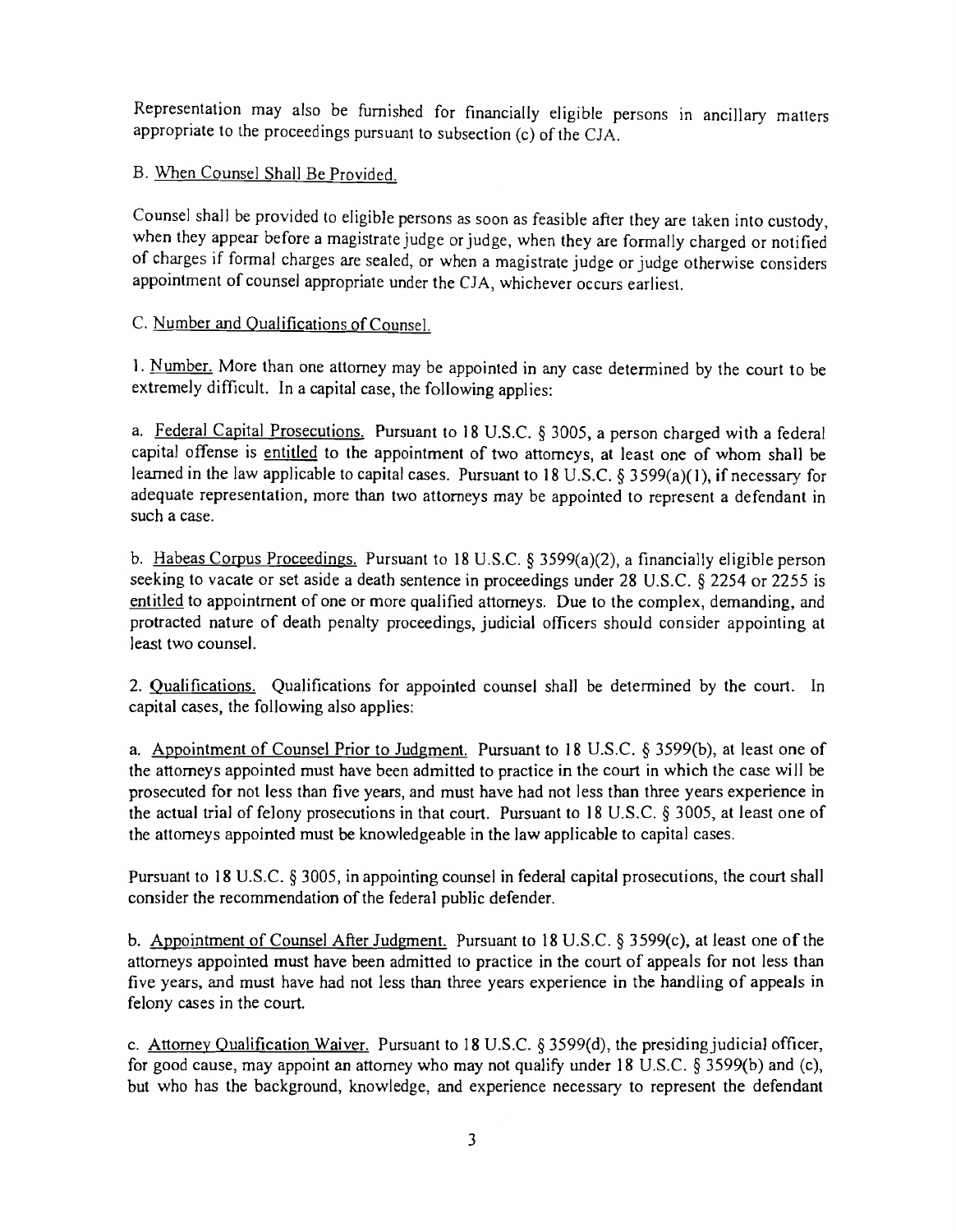properly in a capital case, giving due consideration to the seriousness of the possible penalty and the unique and complex nature of the litigation.

## D. Eligibility for Representation.

I. Fact-finding. The determination of eligibility for representation under the CJA is a judicial function to be performed by a federal judge or magistrate judge after making appropriate inquiries concerning the person's financial condition.

2. Disclosure of Change in Eligibility. If, at any time after appointment, counsel obtains infonnation that a client is financially able to make payment, in whole or in part, for legal or other services in connection with his or her representation, and the source of the attorney's information is not protected as a privileged communication, counsel shall advise the court.

# V. **FEDERAL PUBLIC DEFENDER ORGANIZATION**

# A. Establishment.

l.The Federal Public Defender Organization of the Eastern District of North Carolina, previously established in this district pursuant to the provisions of the CJA, is hereby recognized as the federal public defender organization for this district.

2. The Federal Public Defender Organization shall be capable of providing legal services throughout the district and shall maintain offices for that purpose.

B. Supervision of Defender Organization. The federal public defender shall be responsible for the supervision and management of the federal public defender organization. Accordingly, the federal public defender shall be appointed in all cases assigned to that organization for subsequent assignment to staff attorneys at the discretion of the federal public defender.

C. Management of CJA Panel. The federal public defender shall be responsible for the systematic distribution of cases to and for the management of the CJA Panel subject to the provisions of the Plan for the Composition, Administration, and Management of the Panel of Private Attorneys under the Criminal Justice Act, found at Appendix I of this plan.

### VI. **PRIVATE ATTORNEYS**

A. Establishment of CJA Panel. The existing, previously established panel of attorneys (CJA panel) who are eligible and willing to be appointed to provide representation under the CJA is hereby recognized.

B. Organization. The Plan for the Composition, Administration, and Management of the Panel of Private Attorneys under the Criminal Just Act is found at Appendix I of this plan.

C. Ratio of Appointments. Where practical and cost effective, private attorneys from the CJA Panel shall be appointed in a substantial proportion of the cases in which the accused is determined to be financially eligible for representation under the CJA. "Substantial" shall usually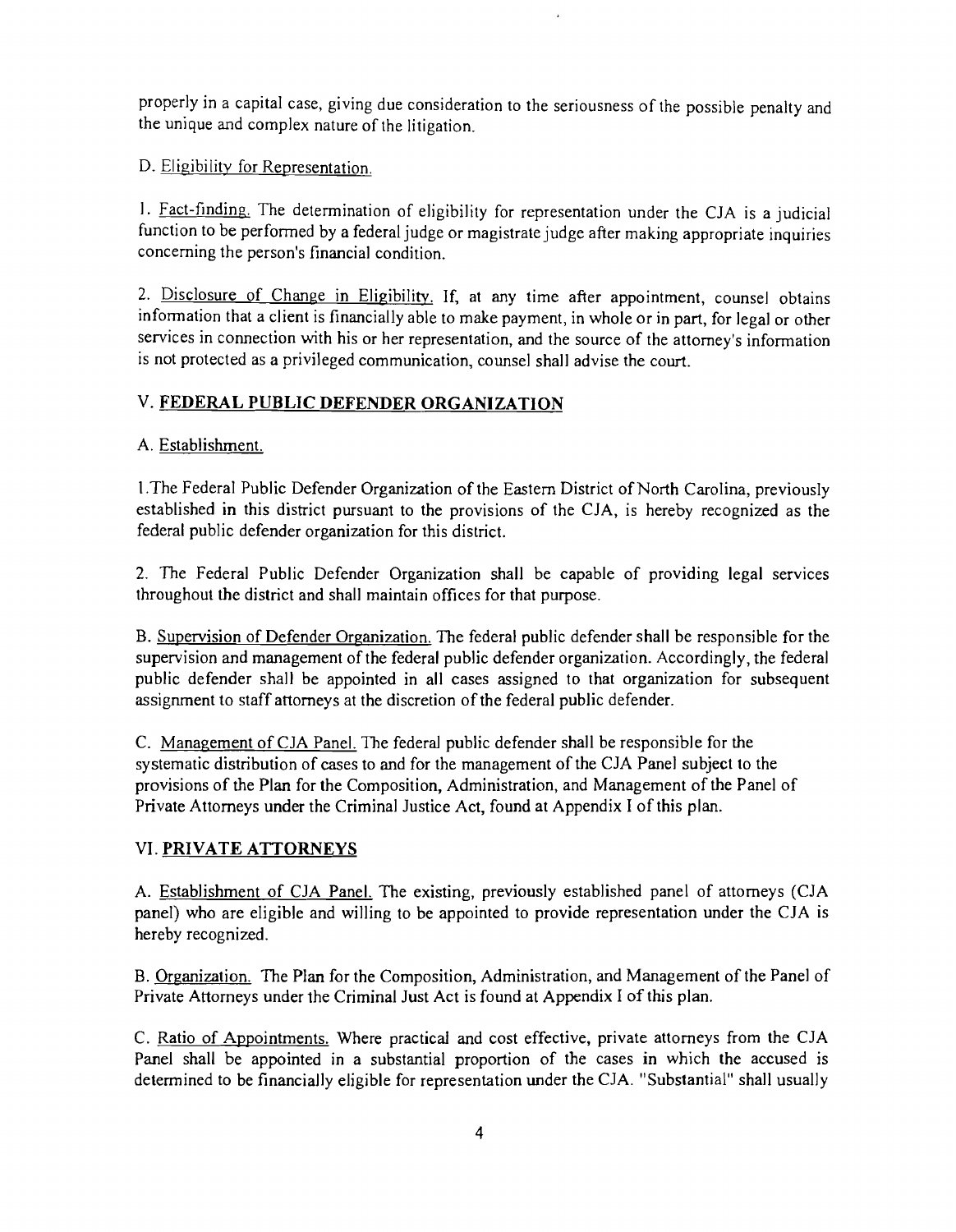be defined as approximately 25% of the appointments under the CJA annually throughout the district.

# VII. REPRESENTATION IN STATE DEATH PENALTY HABEAS CORPUS PROCEEDINGS UNDER 28 V.S.c. § 2254

The court shall appoint an attorney or attorneys qualified in accordance with the standards set forth in 18 U.S.C. § 3599 to represent financially eligible persons seeking habeas corpus relief in state death penalty proceedings under 28 U.S.C. § 2254.

The Clerk of Court shall maintain a list of attorneys appointed to represent persons before the court in capital habeas corpus proceedings under section 2254. The Clerk, in consultation with the court, will review the list periodically to consider the court's experience with the attorneys and the effectiveness of representation offered by counsel.

# VIII. DUTIES OF APPOINTED COUNSEL

A. Standards. The services to be rendered a person represented by appointed counsel shall be commensurate with those rendered if counsel were privately employed by the person.

B. Professional Conduct. Attorneys appointed pursuant to the CJA shall conform to the highest standards of professional conduct, including but not limited to the provisions of the North Carolina State Bar Rules of Professional Conduct and the American Bar Association's Model Rules of Professional Conduct. Such attorneys shall also conform to the highest standards of the bar of all other states, districts or territories of which they may be members.

C. No Receipt of Other Payment. Appointed counsel may not require, request, or accept any payment or promise of payment or any other valuable consideration for representation under the appointment, unless such payment is approved by order of the court.

D. Continuing Representation. Once counsel is appointed under the CJA, counsel shall continue the representation until the matter, including appeals or review by certiorari (as governed by the circuit CJA plan provisions concerning representation on appeal), is closed; until substitute counsel has filed a notice of appearance; until an order has been entered allowing or requiring the person represented to proceed *pro se;* or until the appointment is terminated by court order.

### IX. DUTIES OF LAW ENFORCEMENT AND RELATED AGENCIES

A. Presentation of Accused for Appointment of Counsel. Federal law enforcement and prosecutorial agencies, probation officers, and pretrial services officers in this district, and those acting on their behalf, shall promptly ask any person who is in custody, or who otherwise may be entitled to counsel under the CJA, whether he or she is financially able to secure representation, and shall, in such cases in which the person indicates that he or she is not able, arrange to have the person promptly presented before a magistrate judge or judge of this court for detennination of financial eligibility and appointment of counsel.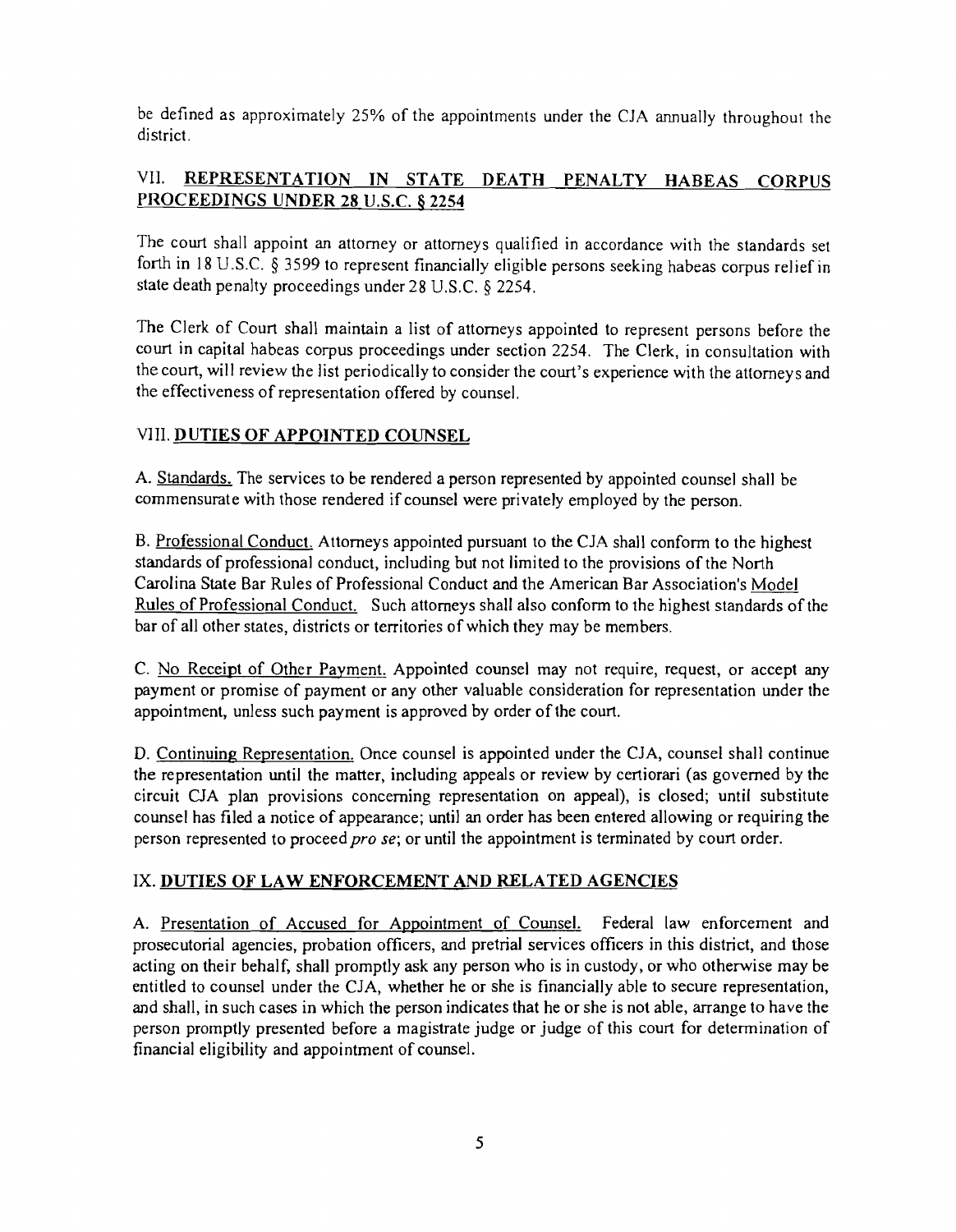B. Notice of Indictment or Criminal Information. Upon the return or unsealing of an indictment, the filing of a criminal information, or the filing of a petition to modify or revoke probation, the United States attorney or the probation officer, as appropriate, immediately shall mail or otherwise deliver a copy of the document to appointed counsel, or to the defendant if he or she is without counsel, at the address shown on defendant's bond papers or to the jail in which the defendant is incarcerated.

# X. MISCELLANEOUS

A. Forms. Standard forms, pertaining to the CJA and approved by the Judicial Conference of the United States or its Committee on Defender Services and prescribed and distributed by the Director of the Administrative Office of the United States Courts, shall be used, where applicable, in all proceedings under this Plan.

### B. Claims.

1. Claims for compensation of private attorneys providing representation under the CJA in all cases other than those addressed below in subsection B.4., shall be submitted on the appropriate CJA form to the Office of the Federal Public Defender. That office shall review the fonn for mathematical and technical accuracy and for conformity with the CJA Guidelines, and if correct, shall forward the claim form to the appropriate judge or magistrate judge for consideration.

2. Private attorneys shall notify the presiding judicial officer in writing as soon as practicable if the anticipated cost of the representation is likely to exceed the CJA case compensation maximums and explain why the cost is expected to exceed that level.

3. In any case in which the total compensatio n claimed is in excess of the statutory case compensation maximum, counsel shall submit with the voucher a detailed memorandum supporting and justifying counsel's claim that the representation given was in an extended or complex case, and that the excess payment is necessary to provide fair compensation. Counsel may wish to submit CJA form 26, Supplemental Information Statement for a Compensation Claim in Excess of the Statutory Case Compensation Maximums: District Court, which details the type of information to be considered in determining whether a case is extended or complex.

4. Claims for compensation of attorneys providing representation under the CJA of persons seeking habeas relief in state death penalty proceedings under 28 U.S.C. § 2254 shall be submitted on the appropriate CJA form to the Clerk of Court. The Clerk shall review the form for mathematical and technical accuracy and for confonnity with the CJA Guidelines, and shall forward the form to the appropriate judge or magistrate judge for consideration.

C. Supersession. This Plan supersedes all prior Criminal Justice Act Plans of this court.

### XI. EFFECTIVE DATE

This Plan shall become effective when approved by the Judicial Council ofthe Circuit.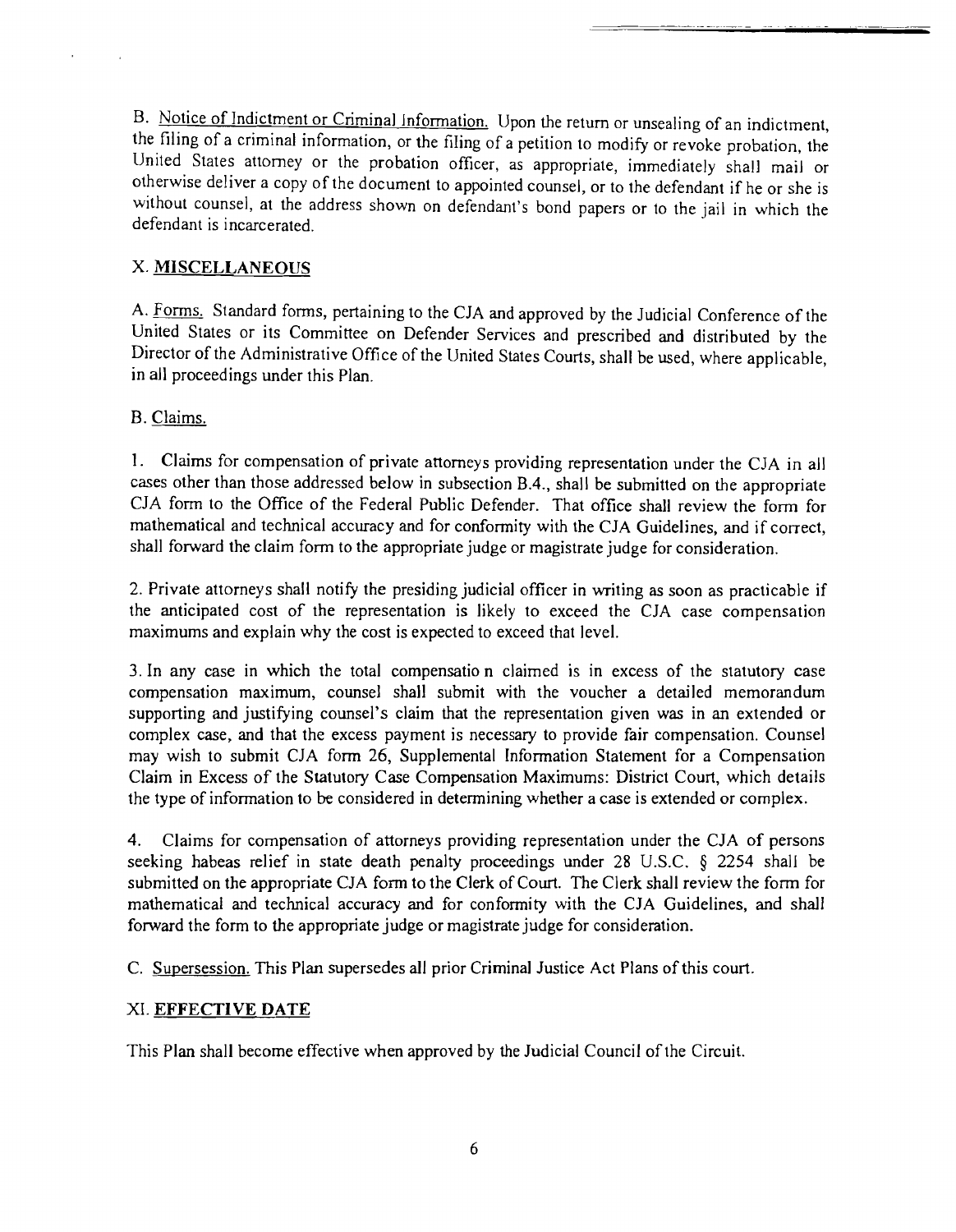ENTERED FOR THE COURT ON  $\frac{1}{2}$   $\frac{1}{2}$   $\frac{3}{2}$  00 **8** 

Joure W 5 prague

APPROVED BY THE JUDICIAL COUNCIL OF THE CIRCUITON April 16, 2008  $2UV - h$ illin  $\frac{2\mathbf{W}-\mathbf{h}\mathbf{u}}{\mathbf{w}}$  Samuel W. Phillips

Secretary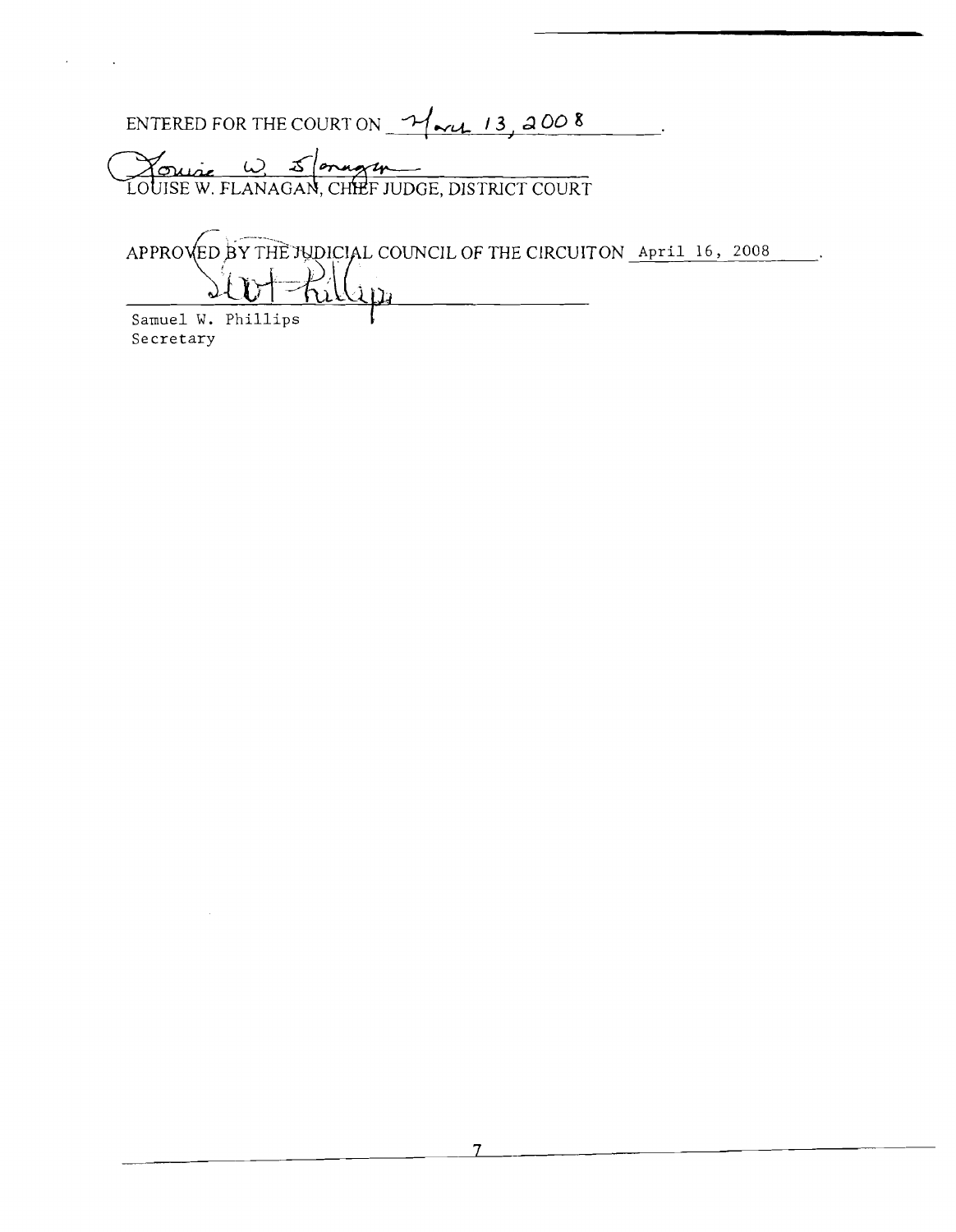#### Appendix I

## PLAN FOR THE COMPOSITION, ADMINISTRATION AND MANAGEMENT OF THE PANEL OF PRIVATE ATTORNEYS UNDER THE CRIMINAL JUSTICE ACT FOR THE EASTERN DISTRICT OF NORTH CAROLINA

#### 1. COMPOSITION OF PANEL OF PRIVATE ATTORNEYS

### A. CJA PANEL

 $\bar{\lambda}$ 

 $\mathcal{L}^{(1)}$ 

 $\sim$   $\sim$ 

1. Approval. The Court shall establish a panel of private attorneys ("CJA Panel") who are eligible and willing to be appointed to provide representation under the Criminal Justice Act. The Court shall approve attorneys who have applied for membership on the panel after receiving recommendations from the CJA Panel Committee, established pursuant to paragraph B, of this Plan. Members of the CJ A Panel shall serve at the pleasure of the Court.

2. Size. The panel shall be large enough to provide a sufficient number of experienced attorneys to handle the CJA caseload, yet small enough so that panel members will receive an adequate number of appointments to maintain their proficiency in federal criminal defense work, and thereby provide a high quality ofrepresentation. The CJA Panel Committee shall periodically review the size ofthe CJA Panel and make recommendations to the Court as to the necessity of increasing, limiting or decreasing the size of the panel.

3. Eligibility. Attorneys who serve on the CJA Panel must be members in good standing of the federal bar of this district, and have demonstrated experience in, and knowledge of, the Federal Rules of Criminal Procedure, the Federal Rules of Evidence, and the Sentencing Guidelines. Also, attorneys shall have at least two years experience in criminal defense representation. The two years experience may be obtained by serving as a staff attorney with a federal defender organization, as an assistant U.S. Attorney, as a law clerk for a federal district or circuit judge, or as a private attorney whose practice involves substantial criminal defense work.

Subsection (b) of the Act provides, in part, that:

Counsel furnishing representation under the plan shall be selected from a panel of attorneys designated or approved by the court, or from a bar association, legal aid agency, or defender organization furnishing representation pursuant to the plan.

Howeyer, when the district judge presiding over the case, or the chiefjudge if a district judge has not yet been assigned to the case, determines that the appointment of an attorney, who is not a member of the CJA panel, is in the interest of justice, judicial economy or continuity of representation, or there is some other compelling circumstance warranting his or her appointment, the attorney may be admitted to the CJA panel *pro hac vice* and appointed to represent the CJA defendant. Consideration for preserving the integrity of the panel selection process suggests that such appointments should be made only in exceptional circumstances. Further, the attorney, who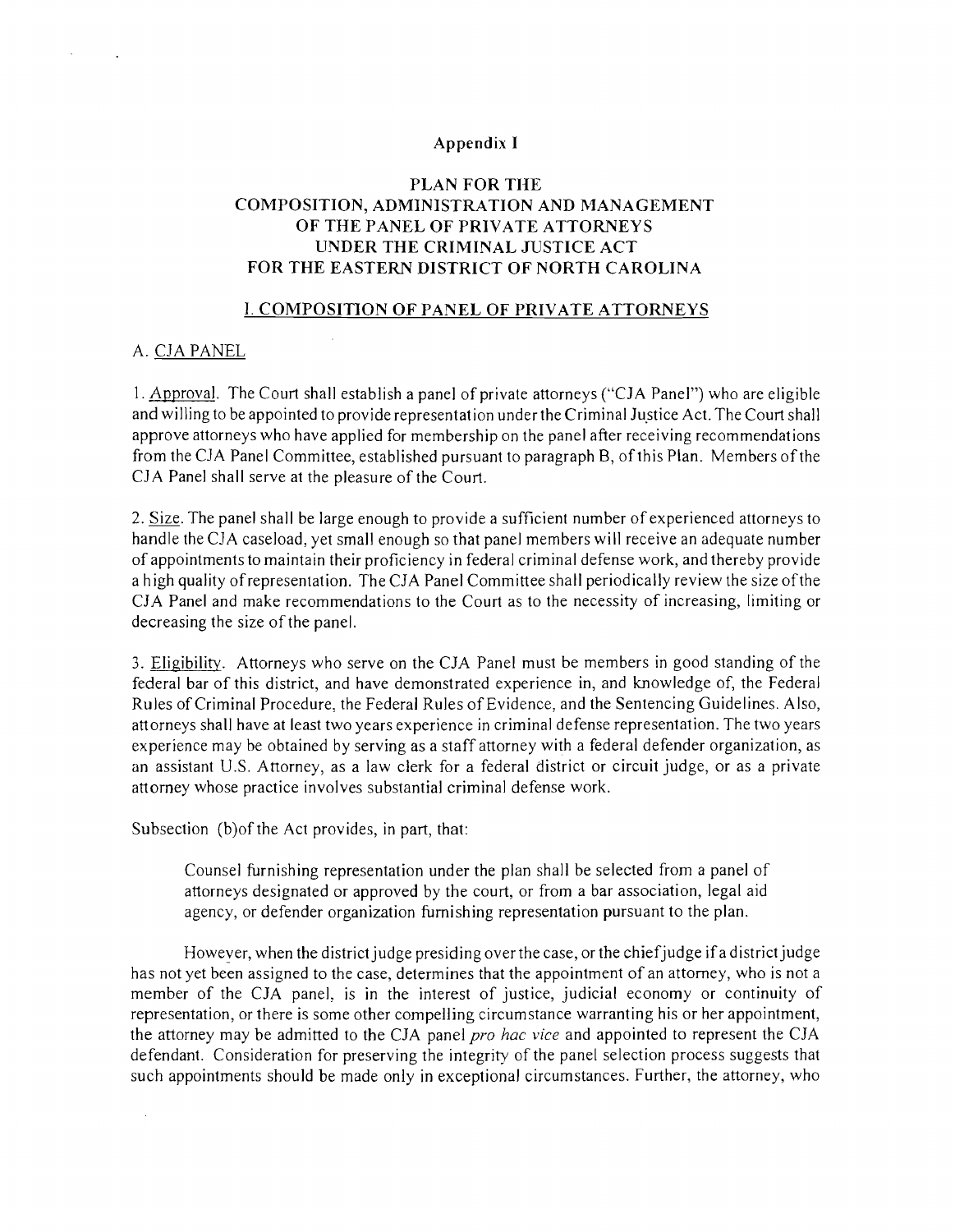may or may not maintain an office in the district, should possess such qualities as would qualify him or her for admission to the district's CJA panel in the ordinary course of panel selection.

4. Equal Opportunity. All qualified attomeys shall be encouraged to participate in the furnishing of representation in CJA cases, without regard to race, color, religion, sex, age, national origin or disabling condition.

5. Terms. Members serve an indefinite term. However, a member may be removed from the CJA Panel by the Court.

6. Removal from Panel. A panel member may be removed by the Court without prior notice. Also, the CJA Panel Committee shall recommend to the Court the removal of any member who fails to provide adequate representation, who has engaged in illegal activities, or ethical violations, or attend adequate continuing legal education courses on criminal defense.

7. Application. Application forms for membership on the CJA Panel shall be made available to attomeys requesting them from the Office of the Federal Public Defender. Completed applications shall be submitted to the Federal Public Defender for review. The Federal Public Defender will forward the applications to the CJA Panel Committee for review and recommendation. Applications will then be sent to the Chief Judge with recommendations as to whether the applicant should be placed on the regular panel, training panel or neither.

8. Continuing Legal Education. As an annual requirement for continued membership on the CJA Panel, all panel attorneys will be required to attend at least one federal criminal practice program conducted by the Federal Public Defender, unless excused by the Federal Public Defender. The Federal Public Defender shall schedule and conduct federal criminal practice programs for panel attorneys at least annually. The Federal Public Defender shall seek approval from The North Carolina State Bar Board of Continuing Legal Education for these seminars. CLE credit will be offered on those programs approved by the Board of Continuing Legal Education. The Federal Public Defender may approve other continuing legal education in the area of federal criminal law as a substitute for attendance at those seminars conducted by the Federal Public Defender. Failure of a panel attorney to meet the annual requirement of attending at least one federal criminal practice program conducted by the Federal Public Defender or an approved substitute could result in removal from the panel.

#### B. CJA PANEL COMMITTEE

1. Membership. A CJA Panel Committee shall be established by the court. The Committee shall consist ofthe ChiefJudge or designee appointed by the ChiefJudge, one magistrate judge, the CJA Panel Representative for the district, the Federal Public Defender, and the Clerk of Court. The Committee shall be chaired by the Chief Judge or designee appointed by the Chief Judge.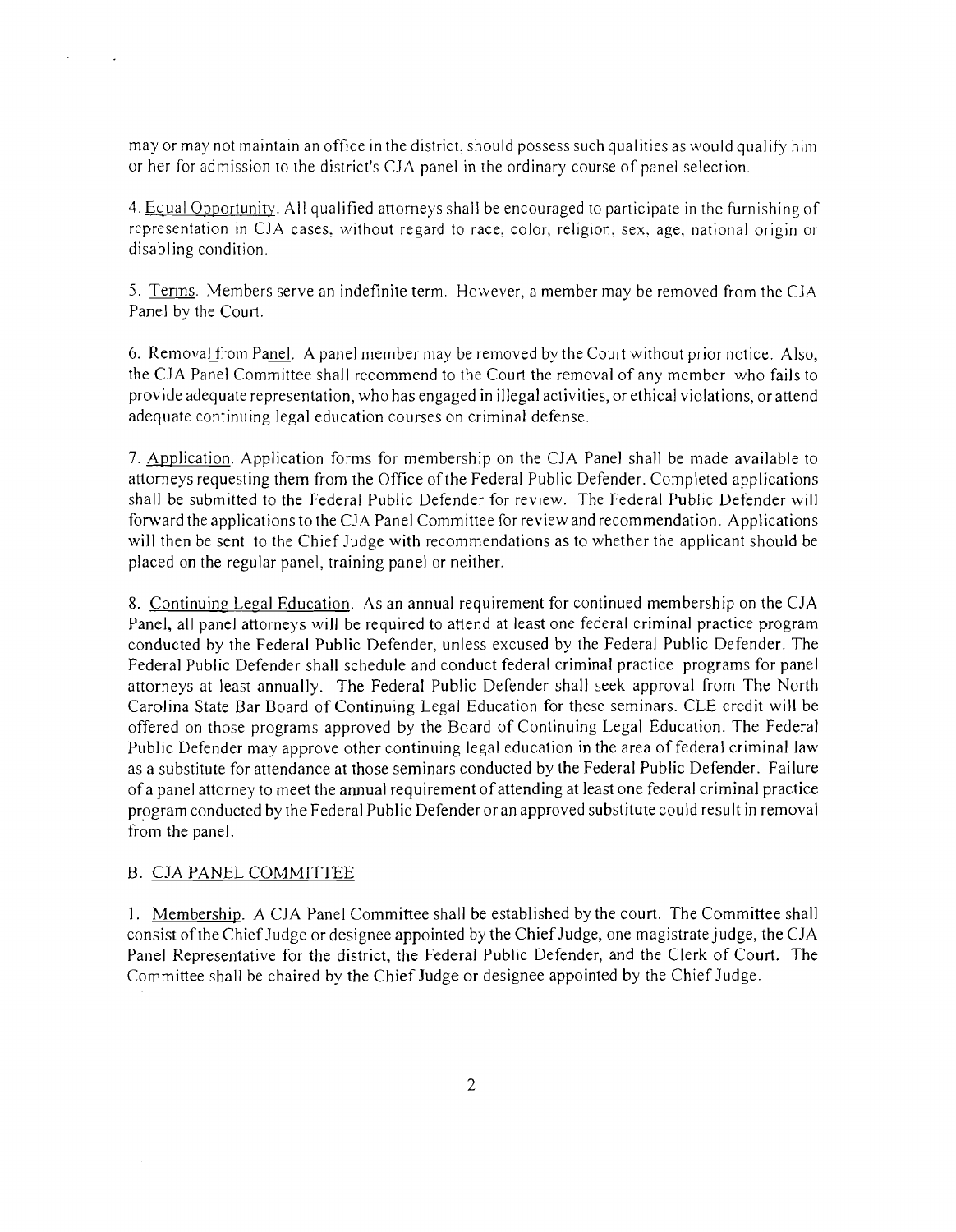2. Duties. The Committee shall meet at least once a year to consider applications for membership, size of the panel, training requirements, and any other CJA Panel issues presented to the Committee by any member. The Committee shall also review the operation and administration of the panel over the preceding year. and recommend to the Court any changes deemed necessary or appropriate by the Committee regarding the appointment process and panel management. The Committee shall also inquire annually as to the continued availability and willingness of each panel member to accept appointments.

#### C. CJA TRAINING PANEL

 $\mathcal{A}^{\pm}$ 

 $\sim$ 

The CJA Training Panel consists of attorneys who do not have the experience required for membership on the CJA Panel. Training Panel members may assist members of the CJA Panel in a "second chair" capacity. Training Panel members are not eligible to receive appointments independently, and shall not be eligible to receive compensation for their services in assisting CJA Panel members. Prior service on the CJA Training Panel is not a requirement for membership on the CJA Panel, nor will service on the Training Panel guarantee admission of an attorney to the CJA Panel, The requirements for members of the Training Panel to be transferred to the regular CJA Panel may include but are not limited to the following: the Training Panel member must attend a sentencing guidelines seminar and a federal criminal practice seminar approved by the Federal Public Defender and obtain a written recommendation from a member of the CJA Panel who has acted in the "first chair" capacity on cases where the training panel member has acted as "second chair". All requests for such transfers to the CJA Panel should be sent to the Federal Public Defender Office. The requests will be presented to the CJA Panel Committee and are subject to the approval of the Chief Judge. All requests for transfers to the CJA Panel must be made within 18 months of the date the Training Panel member is appointed to the Training Panel. After 18 months, if the attorney has not completed the necessary training to move to the regular CJA Panel, the attorney's name will be removed without further notice from the Training Panel roster. Attorneys may reapply to the CJA Panel. Any requests for extension of the training period must be made in writing to the Federal Public Defender prior to the expiration ofthe 18 month period and are subject to the Federal Public Defender's approval.

#### **II. SELECTION FOR APPOINTMENT**

### A. MAINTENANCE OF LIST AND DISTRIBUTION OF APPOINTMENTS

The Federal Public Defender shall maintain a current list of all attorneys included on the CJA Panel, with current office addresses and telephone numbers. The Federal Public Defender shall furnish a copy of this list to each judge and magistrate judge. The Federal Public Defender shall also maintain a public record of assignments to private counsel, and, when appropriate, statistical data reflecting the proration of appointments between attorneys from the Federal Public Defender office and private attorneys, according to the formula described in the CJA Plan for the District.